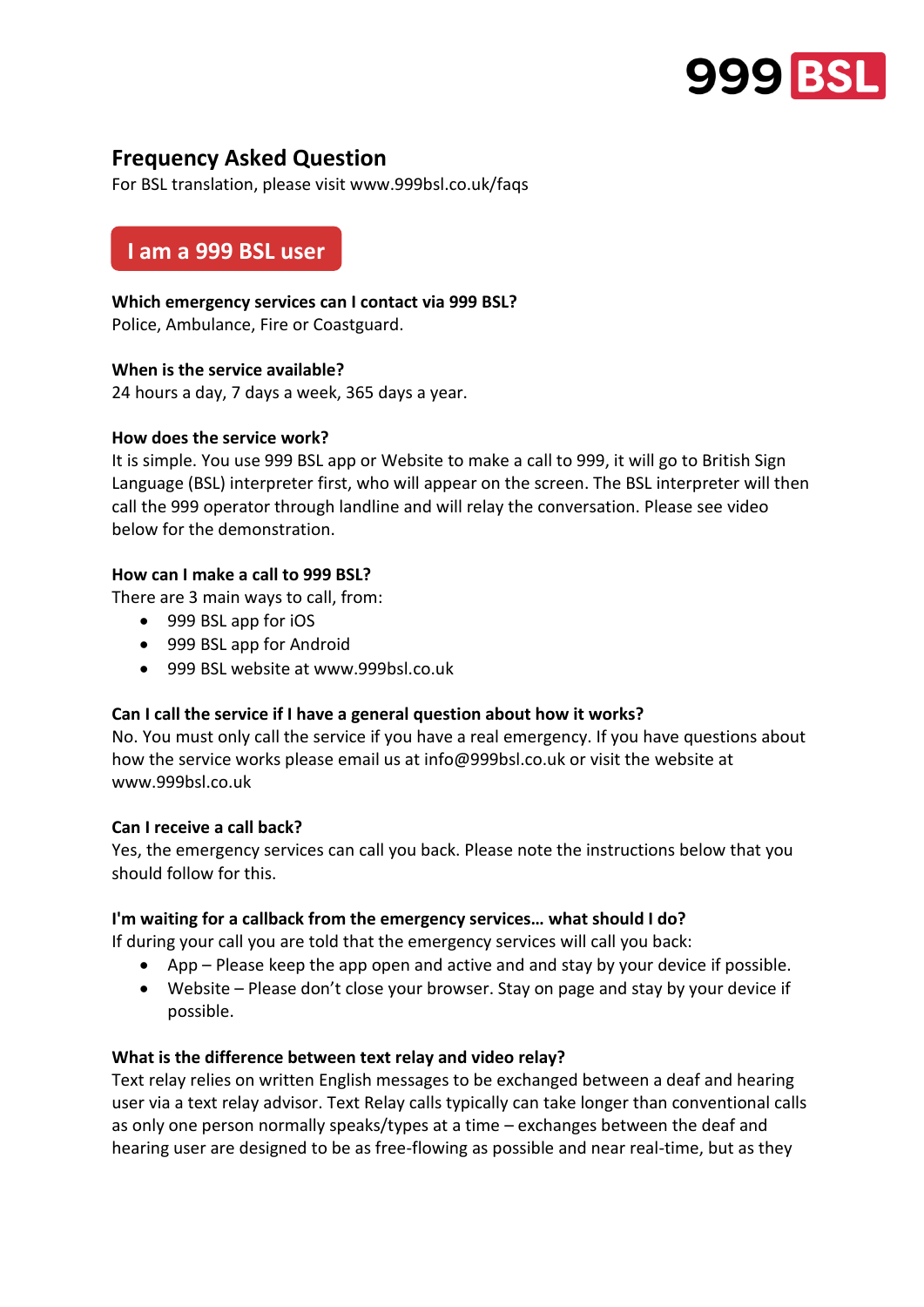

are supported by the text relay advisor they normally take a bit longer (call charges are reduced to take account of this).

Video relay allows deaf people to make a video call in sign language. The interpreter voices what the deaf user says, in near to real time. The interpreter also relays in sign language what the hearing person says, in near real-time. The interpreter can easily manage the conversation to ensure everything is clear and free-flowing.

### **Do I need to be connected to the internet?**

Yes, you must have a good internet connection to use the service, either WiFi or a 3G/4G/5G connection. The better your connection is, the better quality your call will be.

## **Can I use my iPad / computer/ mobile phone?**

Yes! Yes! Yes! You can use a computer, laptop, tablet or smartphone to connect to the service. All you need to do is to either download the app on any compatible iOS or Android device, or to go to the website at https://www.999bsl.co.uk

## **Why is my video recorded?**

Ofcom require that all types of emergency calls are recorded between the caller and the emergency services. Since video is used for 999 BSL calls, it must be recorded. Recordings are retained for 3 years and stored by SLI securely in a cloud storage location. Recordings may be needed at a later date for evidence. SLI is required to comply with all applicable data protection and privacy laws.

#### **Do I need to register?**

No, there is no requirement to register, just download the app or visit the website and call when you have an emergency and need assistance from the Police, Ambulance, Fire & Coastguard.

# **What should I do if I can't get the app to work?**

If you have an emergency and need to call, but can't get the app to work, please access the website at https://www.999bsl.co.uk and call us from there.

# **What should I do if I can't get the app or website to work?**

In the highly unlikely event that neither service is working, you should use the Text Relay UK Service (https://www.relayuk.bt.com/how-to-use-relay-uk/contact-999-using-relay-uk.html)

#### **Are calls made using 999 BSL free?**

Yes, it is completely free of charge.

#### **I was charged data for a call I made to 999 BSL, who do I contact?**

Please let us know by emailing us at info@999bsl.co.uk. You will also need to let us know the name of the company that provides your mobile network or your internet service provider.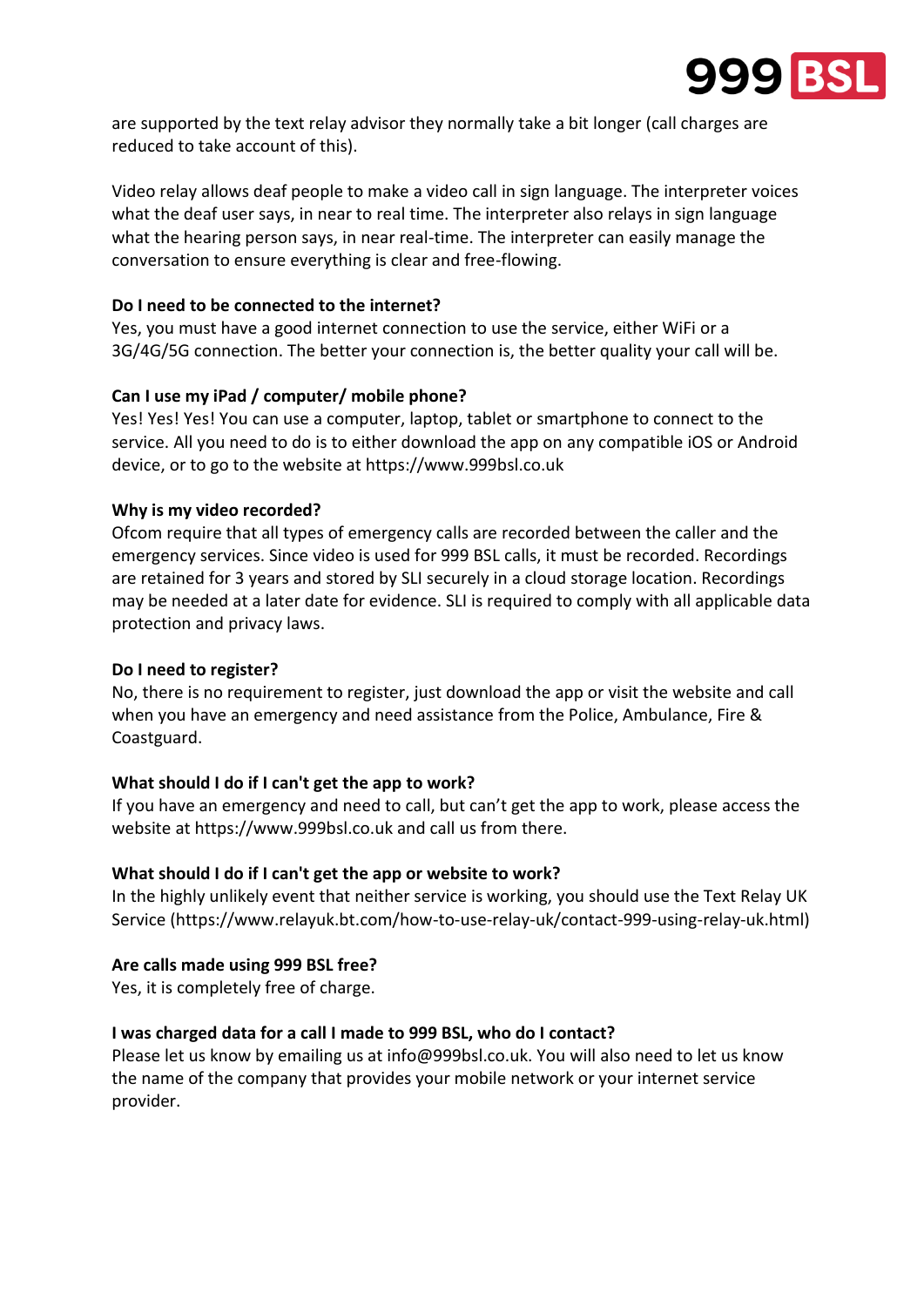

#### **What if I run out of data - can I still make the call?**

Yes. The data you use to make a call to the 999 BSL service from the 999 BSL apps (on iOS or Android), or via the website should not be charged to you. It is the responsibility of your mobile network operator or internet service provider to ensure this.

#### **I want to make a complaint about the service, who should I contact?**

We are sorry that you are unhappy with the service you have received. Please send full details via email to feedback@999bsl.co.uk and we will get back to you as soon as possible.

#### **Will the app & website track my location?**

The app and website will try to track your location. This is done so that emergency services can know where you are and can reach you quickly. You can choose whether to allow the app to share your location in the app settings.

#### **What if the app or website cannot track my location?**

In this case, our interpreter will ask you for your location (town/county) and address details during the call.

# **I am a Communication Provider**

#### **What is British Sign Language (BSL)?**

British Sign Language (BSL) is a form of sign language that is used in Britain and involves the use of hand movements, gestures, body language and facial expressions to communicate. It is predominantly used by people who are either deaf or hard of hearing.

#### **What is Video Relay Service (VRS)?**

Video Relay Service allows deaf and hearing people to communicate from separate locations via the telephone, in their own respective languages. A deaf person can use their various endpoints (smart phone, tablets and web-based) to initiate a call to the emergency authority, through a remote British Sign Language (BSL) interpreter appearing on their screen. A hearing operator will then receive a call from the remote BSL interpreter, who then relays the conversation by seeing and communicating with the deaf person on the screen. This can work vice-versa for the call-back feature, please see separate FAQ for more information.

#### **What is the difference between text relay and video relay?**

Text relay relies on written English messages to be exchanged between a deaf and hearing user via a text relay advisor. Text Relay calls typically can take longer than conventional calls as only one person normally speaks/types at a time – exchanges between the deaf and hearing user are designed to be as free-flowing as possible and near real-time, but as they are supported by the text relay advisor they normally take a bit longer (call charges are reduced to take account of this).